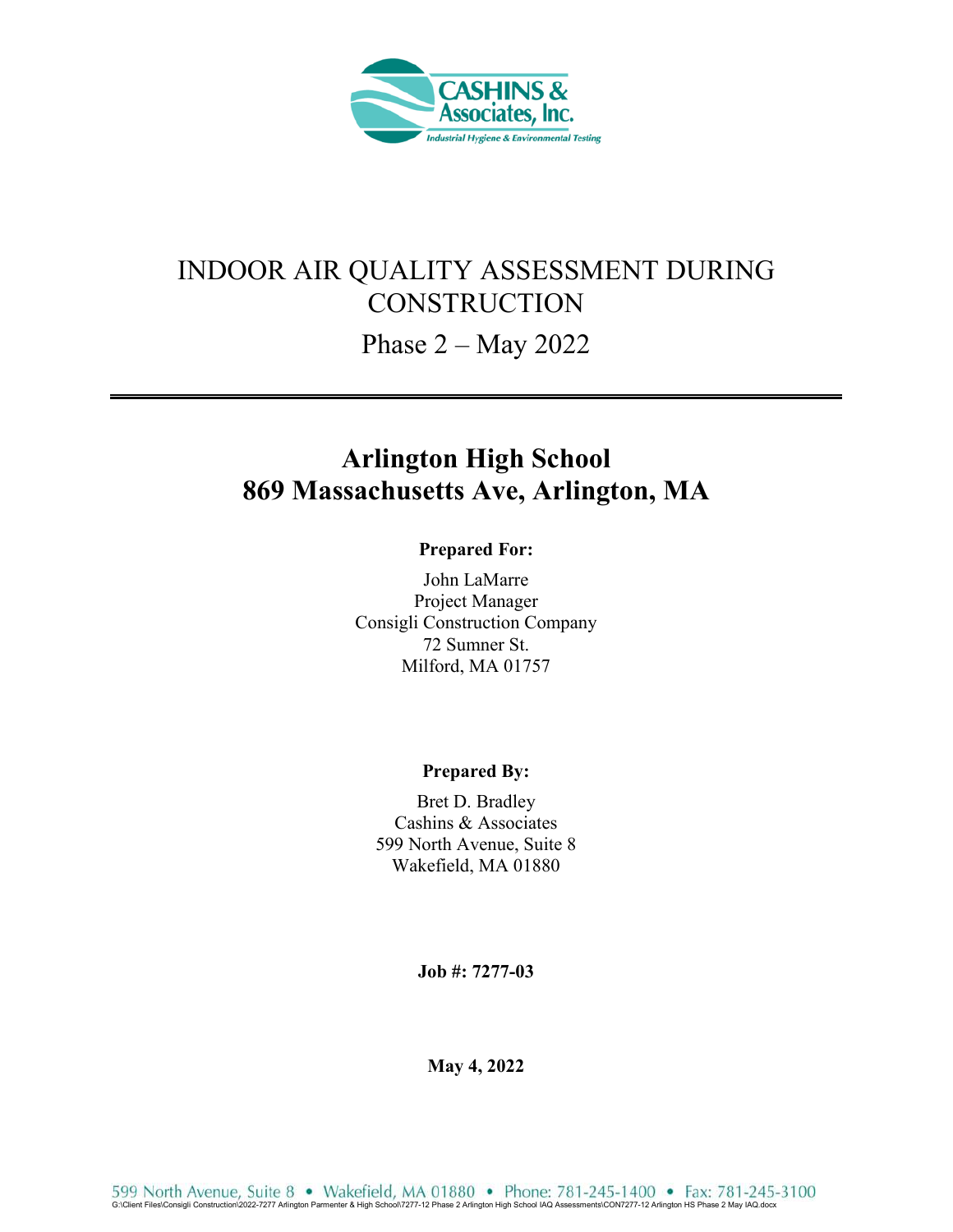# **Contents**

### APPENDIX A: RESULTS OF REAL-TIME AIR MONITORING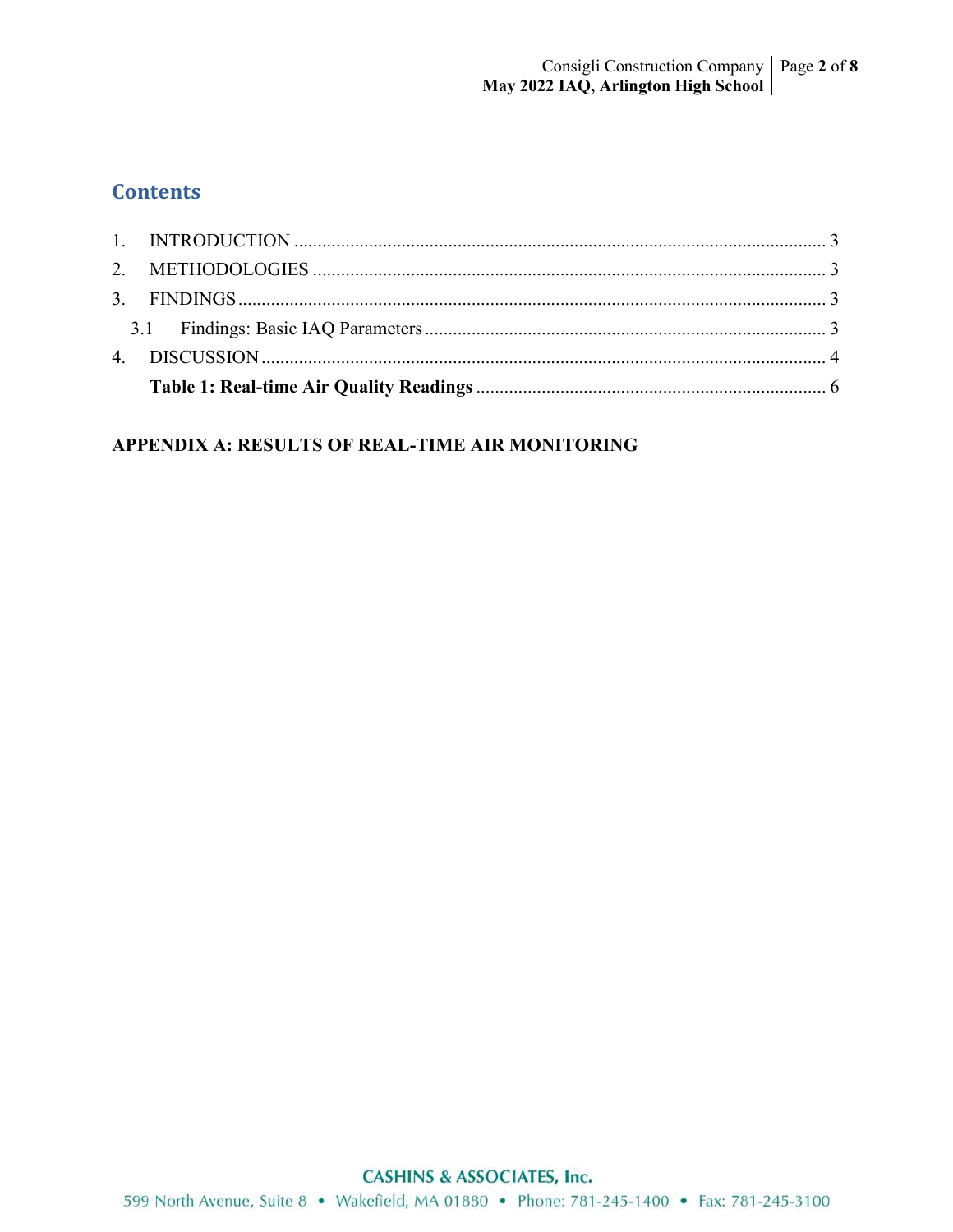## **1. INTRODUCTION**

Cashins & Associates, Inc. was retained by Consigli Construction to provide professional industrial hygiene consulting services. Our scope of work consisted of measuring various basic indoor air quality parameters during renovation activities in certain locations throughout the Arlington High School located at 869 Massachusetts Ave. in Arlington, Massachusetts.

A representative from Cashins performed an indoor air quality assessment of the Downs Building, Fusco Building, and Buildings D and E on May 4, 2022.

At the time of these sampling days, construction activities were occurring only in the stage / auditorium area. This area had several locked construction doors with signage. Sampling was conducted in the occupied non-work areas throughout the school.

## **2. METHODOLOGIES**

A Particles Plus™ part per billion photoionization detector (PID) was utilized to screen for the presence of total volatile organic compounds (TVOCs). The PID is a screening tool that provides information as to TVOC loading in the space. The instrument does not provide information pertaining to which specific compounds are present in the air.

Dust concentrations were also measured using a Thermo Environmental Personal Data Ram dust meter. This real-time aerosol monitor measures dust between 0.3 microns and 10 microns.

Carbon monoxide was measured using a BW Gas Alert Max XTII™ four gas meter, as well as a TSI Q-trak® indoor air quality meter.

## **3. FINDINGS**

### **3.1 Findings: Basic IAQ Parameters**

We have listed in Table 1 the results of the real-time air sampling. This table can be found in Appendix A to this report.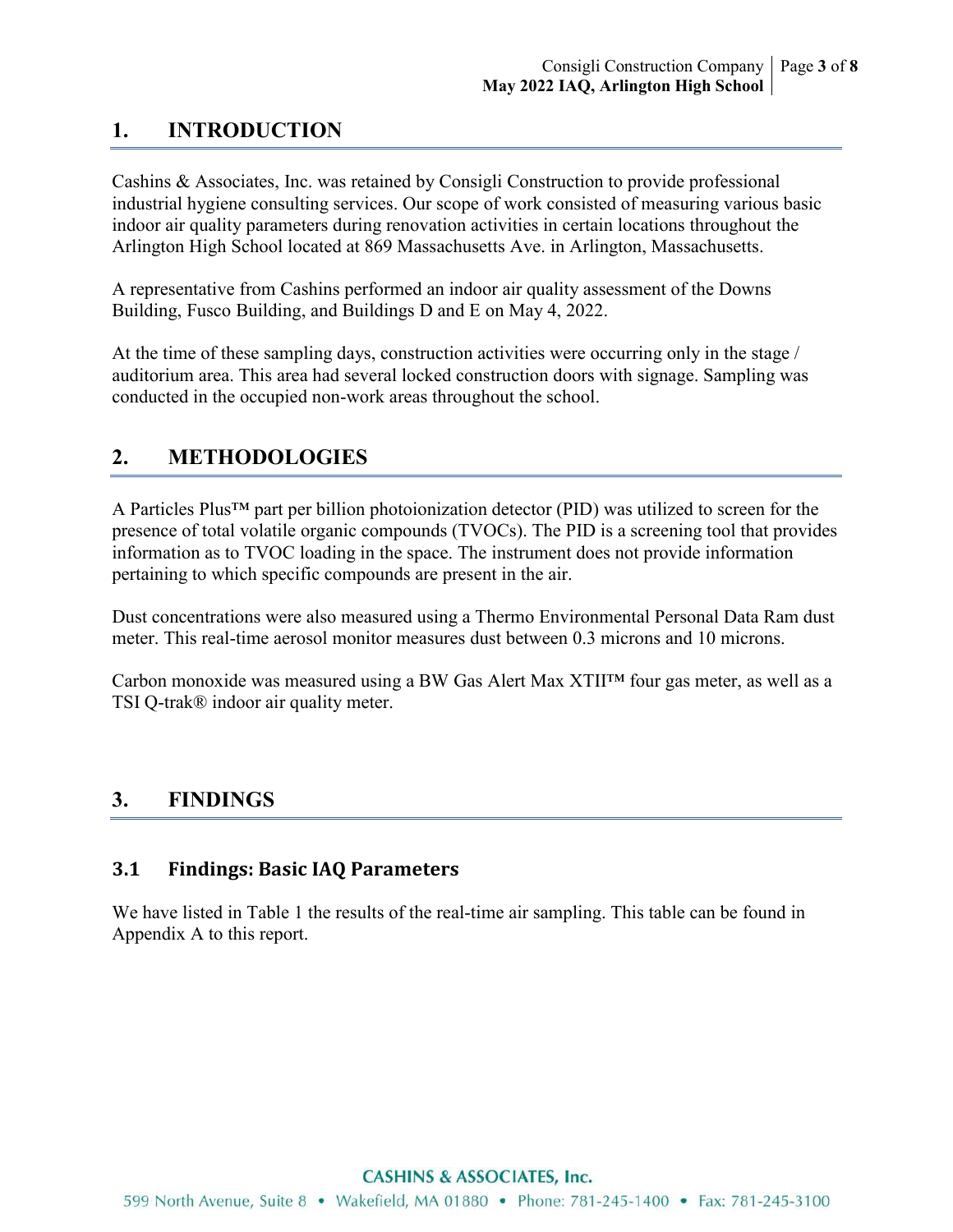#### **IAQ Criteria**

No specific IAQ Plan has been developed for this site; thus, no official upper guideline limits have been established. However, it is typical to use the following values as upper limits in both the occupied and work zone areas:

| Contaminant                       | <b>Inside Construction Area</b> | <b>Occupied Area</b>      |
|-----------------------------------|---------------------------------|---------------------------|
| Dust                              | $m\Omega/m^3$                   | $150 \mu g/m3$            |
| <b>Volatile Organic Compounds</b> | $10$ ppm $(10,000$ ppb)         | ppm $(1,000 \text{ ppb})$ |
| Carbon Monoxide                   | $15$ ppm                        | 9 ppm                     |

### **4. DISCUSSION**

Concentrations of carbon monoxide, VOCs, and Dust were found to be below the upper limits throughout the occupied areas of the school.

No construction activities in the school contributed to high dust concentrations, in fact the readings taken outside construction containments were all relatively low.

Attached, please find tables detailing IAQ measurements obtained during the assessment.

This assessment shows only a snapshot of the average school day. Indoor air quality should continue to be monitored on a regular basis throughout this project in order to ensure that concentrations of various airborne contaminants remain at acceptable levels.

Please call if you have any questions or if we can be of further assistance.

Sincerely, Cashins & Associates, Inc.

Bret D. Bradley IH & Building Sciences Consultant

Reviewed by:

Mechael Co

Michael R. Cashins, CIH Director of Consulting Services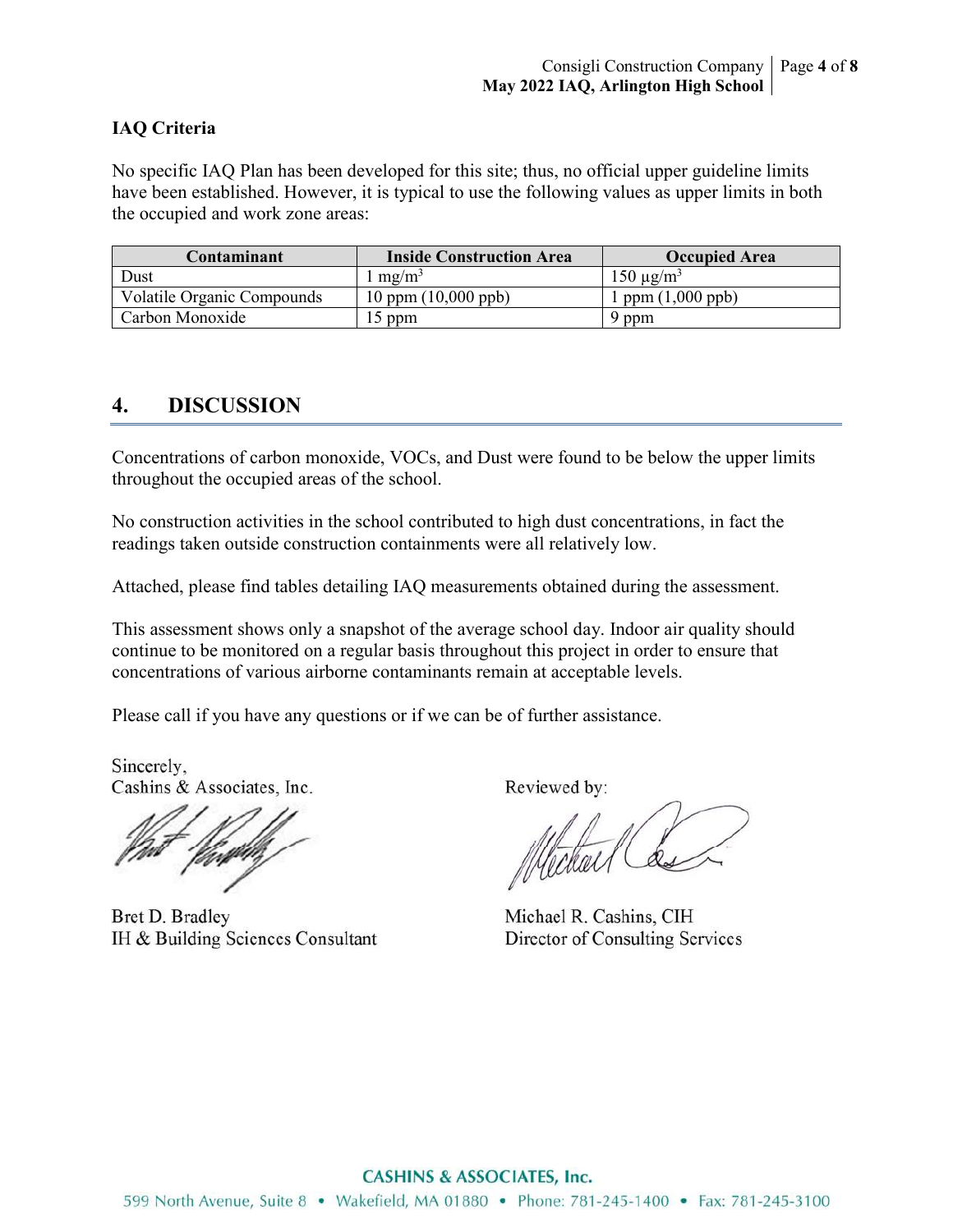# **APPENDIX A**

### **RESULTS OF REAL-TIME AIR SAMPLING**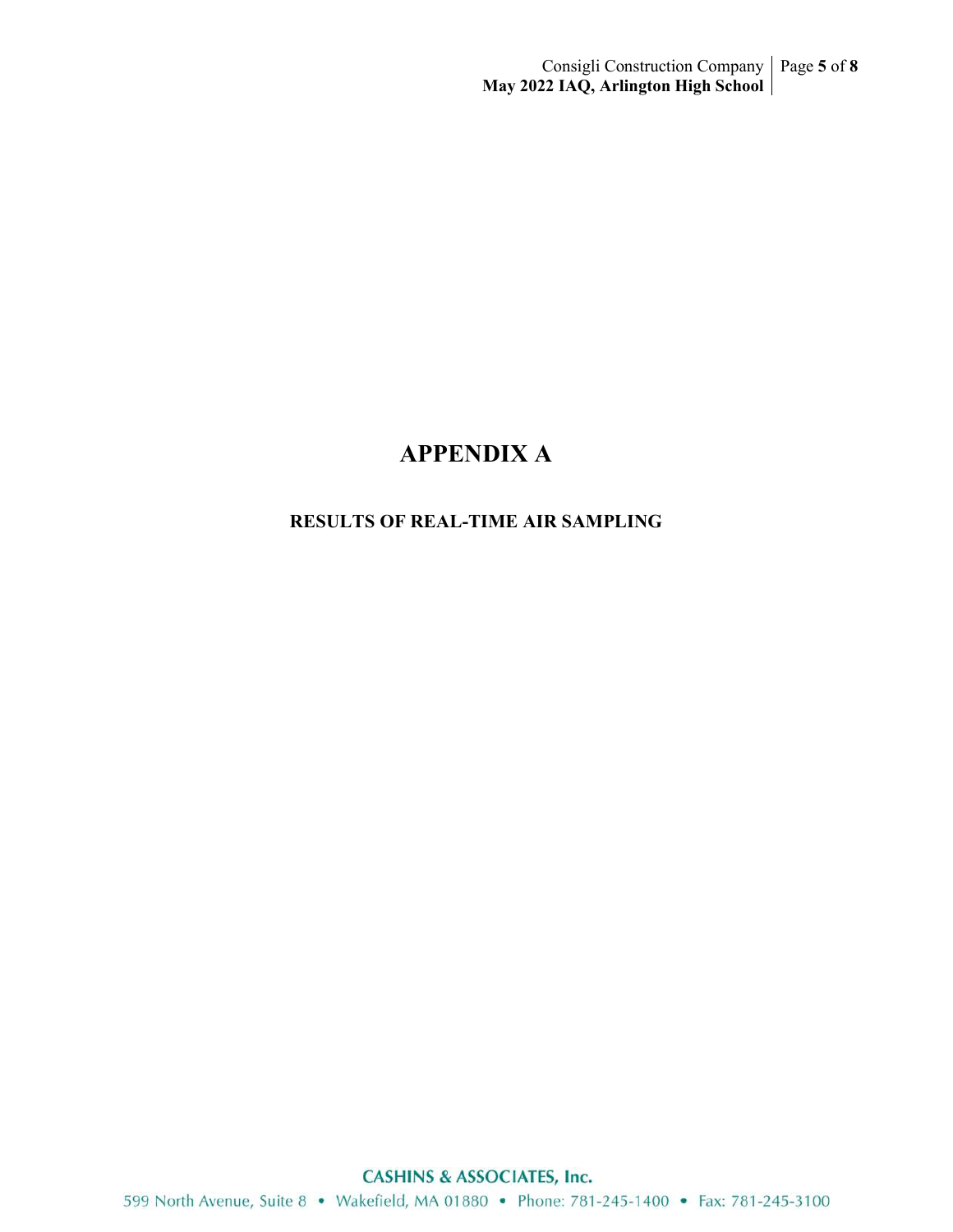| Table 1: Real-time Air Quality Readings, Round 1               |          |                  |               |  |
|----------------------------------------------------------------|----------|------------------|---------------|--|
| <b>Location</b>                                                | CO       | <b>TVOC</b>      | <b>Dust</b>   |  |
|                                                                | (ppm)    | (ppb)            | $(\mu g/m^3)$ |  |
| <b>Downs Building</b>                                          |          |                  |               |  |
| @Main Office Entrance                                          | $\leq$ 1 | 10               | 36            |  |
| $(a)$ Stairwell M next to link<br>mechanical room              | $\leq$ 1 | 15               | 22            |  |
| $2nd$ Floor stairwell barrier                                  | $\leq$ 1 | $\overline{4}$   | 25            |  |
| Barrier outside class 229                                      | $\leq$ 1 | 1                | 24            |  |
| @ Classroom 231                                                | $\leq$ 1 | 1                | 17            |  |
| Stairwell N 2 <sup>nd</sup> floor                              | $\leq$ 1 | 353              | 24            |  |
| 3 <sup>rd</sup> Floor Fusco connector                          | $\leq$ 1 | 217              | 25            |  |
| @ Classroom 339                                                | $\leq$ 1 | 120              | 24            |  |
| @ Classroom 331                                                | $\leq$ 1 | $\overline{2}$   | 14            |  |
| Stair M barrier 3rd floor                                      | $\leq$ 1 | $\overline{2}$   | 15            |  |
| Stairwell M barrier 4 <sup>th</sup> floor                      | $\leq$ 1 | 1                | 14            |  |
| Outside 430A                                                   | <1       | 71               | 20            |  |
| Classroom 431                                                  | $\leq$ 1 | 113              | 24            |  |
| Stairwell N 4 <sup>th</sup> floor                              | $\leq$ 1 | 200              | 21            |  |
| $\omega$ 1 <sup>st</sup> floor F109 Locker<br>Room             | $\leq$ 1 | 212              | 27            |  |
| $(a)$ 1 <sup>st</sup> floor Coaches Office                     | $\leq$ 1 | $\overline{2}$   | 24            |  |
| $1st$ floor Hall @School<br>Counselor                          | $\leq$ 1 | 180              | 21            |  |
| Hallway outside Red Gym                                        | $\leq$ 1 | $\overline{3}$   | 25            |  |
| 1 <sup>st</sup> Floor Downs Building<br><b>Fusco Connector</b> | $\leq$ 1 | $\boldsymbol{0}$ | 24            |  |
| <b>Fusco Building</b>                                          |          |                  |               |  |
| 1 <sup>st</sup> Floor Elevator Barrier                         | $\leq$ 1 | $\boldsymbol{0}$ | 43            |  |
| 2 <sup>nd</sup> Floor outside elevator                         | $\leq$ 1 | $\mathbf{0}$     | 40            |  |
| 2 <sup>nd</sup> Floor Outside Mechanical<br>A212               | $\leq$ 1 | $\overline{0}$   | 33            |  |
| 2 <sup>nd</sup> Floor outside room 002                         | $\leq$ 1 | $\mathbf{1}$     | 27            |  |
| Center of Interior Courtyard                                   | $\leq$ 1 | $\overline{0}$   | 22            |  |
| Center of Blue gym Café                                        | $\leq$ 1 | $\overline{2}$   | 34            |  |
| 3 <sup>rd</sup> Floor Building connector                       | $\leq$ 1 | $\boldsymbol{0}$ | 25            |  |
| 3 <sup>rd</sup> Floor Outside elevator                         | <1       | $\mathbf{0}$     | 28            |  |

#### **CASHINS & ASSOCIATES, Inc.**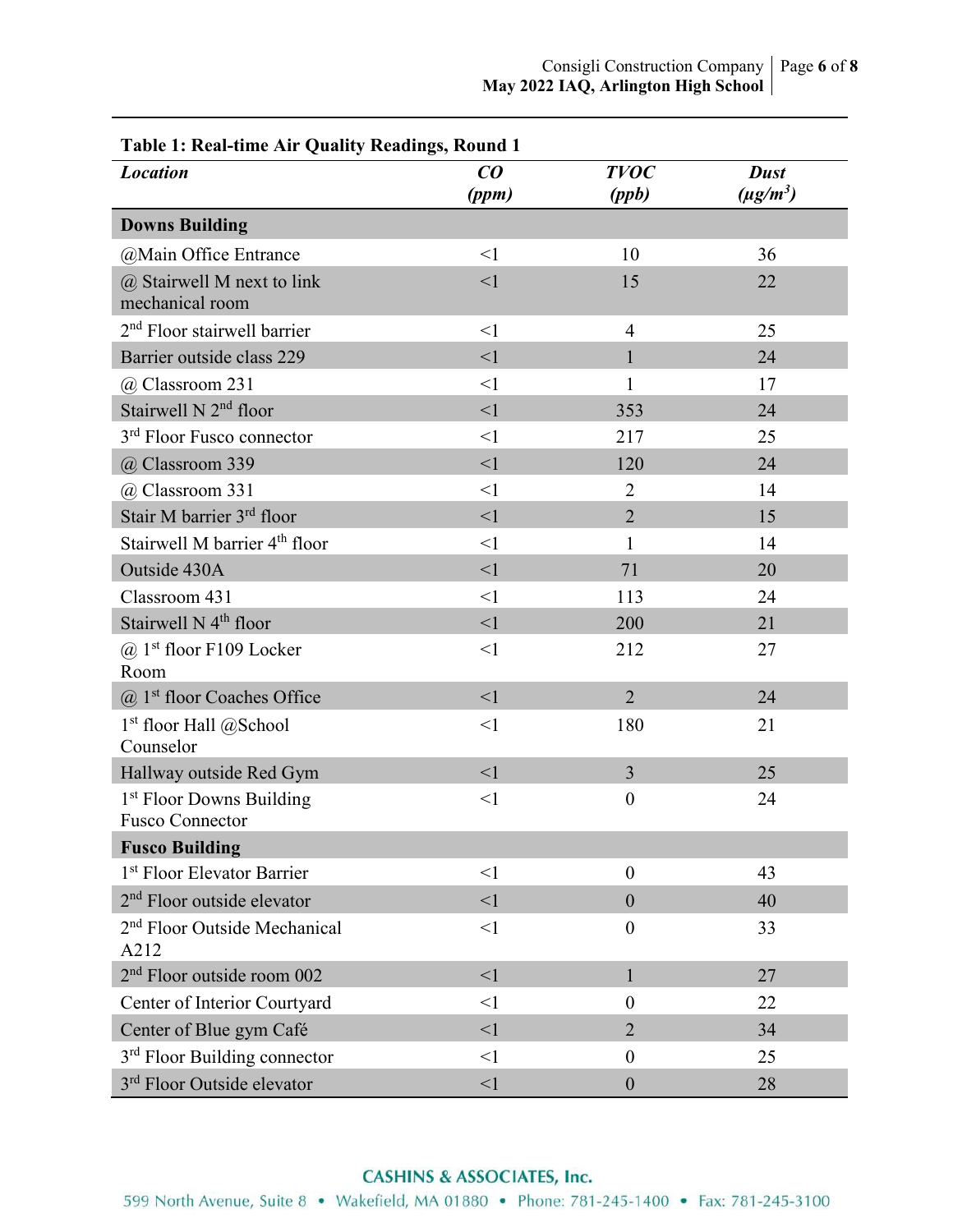| <b>Location</b>                                 | CO       | <b>TVOC</b>      | <b>Dust</b>   |
|-------------------------------------------------|----------|------------------|---------------|
|                                                 | (ppm)    | (ppb)            | $(\mu g/m^3)$ |
| $(a)$ 3 <sup>rd</sup> Floor media center        | $\leq$ 1 | $\mathbf{0}$     | 49            |
| Fusco Building D temporary<br>connector         | $\leq$ 1 | $\mathbf{0}$     | 36            |
| @ Staff office A331                             | $\leq$ 1 | $\overline{0}$   | 32            |
| @ Learning center 306                           | $\leq$ 1 | $\mathbf{0}$     | 22            |
| Hallway outside 407                             | $\leq$ 1 | $\overline{0}$   | 22            |
| @ Classroom 403                                 | <1       | $\overline{2}$   | 23            |
| @ Classroom 400<br>containment                  | $\leq$ 1 | $\mathbf{1}$     | 42            |
| @ Classroom 501                                 | <1       | $\mathbf{0}$     | 23            |
| @ Classroom 505                                 | $\leq$ 1 | $\overline{0}$   | 65            |
| @ Classroom 509                                 | $\leq$ 1 | $\overline{0}$   | 29            |
| Outside 6 <sup>th</sup> floor committee<br>room | $\leq$ 1 | $\boldsymbol{0}$ | 26            |
| Outside human resources                         | $\leq$ 1 | $\overline{0}$   | 24            |
| Outside office A601                             | $\leq$ 1 | $\boldsymbol{0}$ | 26            |
| <b>Building D Floor 5</b>                       |          |                  |               |
| Locker well outside Stair 2                     | $\leq$ 1 | $\overline{2}$   | 36            |
| House Dean 532                                  | <1       | $\mathbf{0}$     | 26            |
| @Classroom 520                                  | $\leq$ 1 | $\boldsymbol{0}$ | 25            |
| @Office 524                                     | $\leq$ 1 | $\mathbf{0}$     | 30            |
| Classroom 525                                   | $\leq$ 1 | $\boldsymbol{0}$ | 35            |
| Classroom 526                                   | $\leq$ 1 | $\mathbf{0}$     | 28            |
| Classroom 528                                   | $\leq$ 1 | $\boldsymbol{0}$ | 26            |
| Classroom 530                                   | <1       | $\mathbf{0}$     | 39            |
| <b>Building D Floor 4</b>                       |          |                  |               |
| Locker well outside Stair 2                     | $\leq$ 1 | $\mathbf{1}$     | 65            |
| Classroom 435                                   | $\leq$ 1 | $\boldsymbol{0}$ | 58            |
| Classroom 419                                   | $\leq$ 1 | $\mathbf{0}$     | 36            |
| Classroom 433                                   | $\leq$ 1 | $\boldsymbol{0}$ | 31            |
| Classroom 423                                   | $\leq$ 1 | $\mathbf{0}$     | 15            |
| Classroom 425                                   | $\leq$ 1 | $\boldsymbol{0}$ | 14            |
| Classroom 426                                   | $<$ l    | $\boldsymbol{0}$ | 20            |

**Table 1: Real-time Air Quality Readings, Round 1**